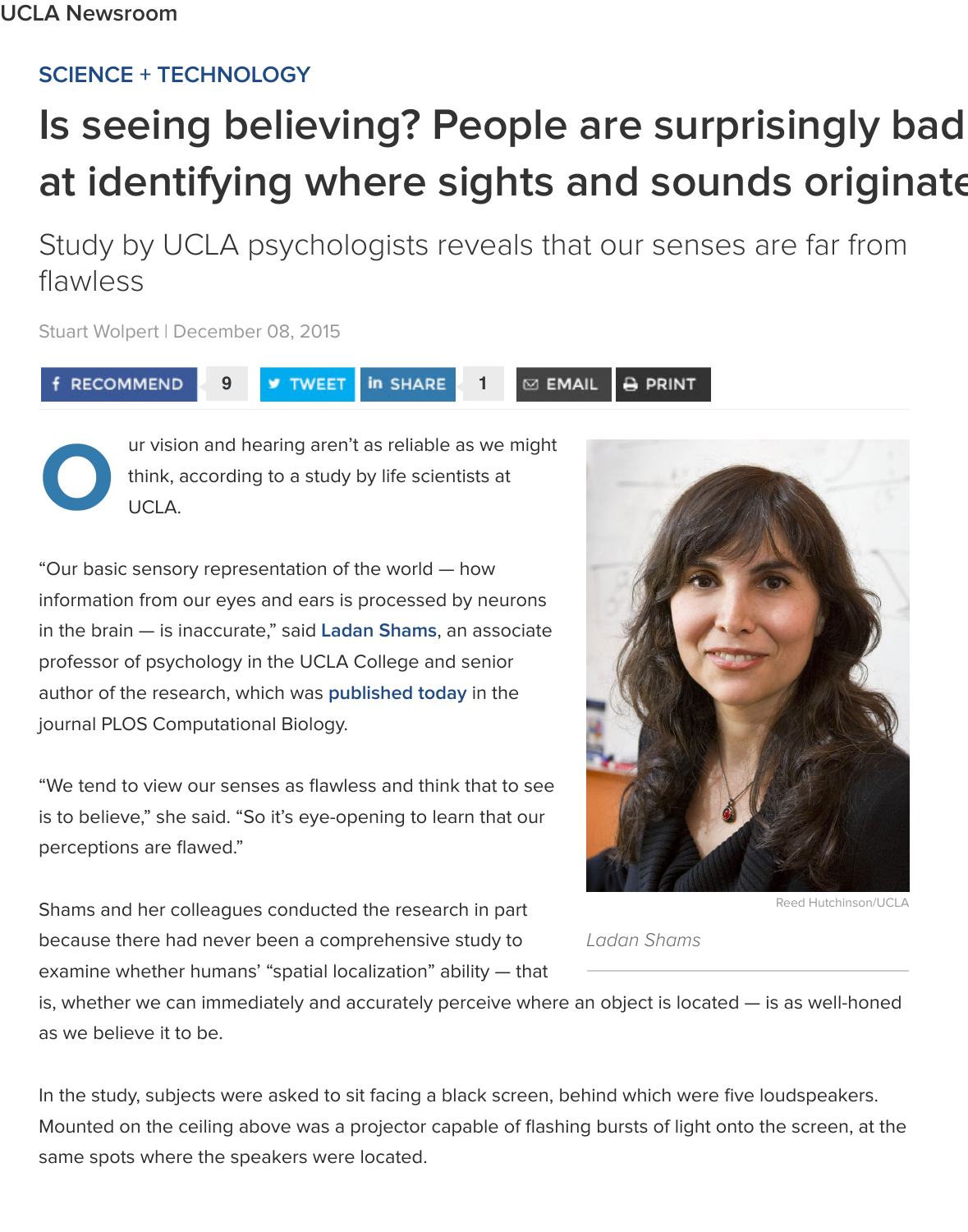The scientists played brief bursts of sound and triggered flashes of light, in various combinations, and asked participants to identify where they originated. A total of 384 people, most between the ages of 18 and 22, participated; they typically were asked to identify about 525 stimuli during a 45-minute test.

In general, they fared poorly when the light and sound were played alone. Participants mostly believed that the light sources were closer to the center of the screen than they actually were, and that noises were coming from closer to the periphery.

"The auditory task was especially difficult," said Brian Odegaard, a UCLA postdoctoral scholar who was the study's lead author.

The scientists were surprised by the results.

"We didn't expect these spatial errors; they're very counterintuitive," Shams said. "Spatial localization is one of the most basic tasks the brain performs, and the brain does it constantly."

What's more, she said, because the ability is shared with lower animals, logic would suggest that millions of years of evolution would have perfected spatial localization in humans. But that's not the case. Shams isn't sure why, but one hypothesis is that the brain makes constant tradeoffs to best use its finite capacity.

"Maybe evolution has favored high precision in the center of the visual field," she said. "We are really good at localizing and discriminating at high acuity in the center of our vision, and that comes with the cost of making more errors at outer areas."

The study participants did, however, answer much more accurately when the flashes and noise were played simultaneously at the same location.

"The brain is wired to use information from multiple senses to correct other senses," Shams said. "The saying is true: 'If you want to hear better, put your glasses on.'"

Odegaard said the study was the largest to date on sensory biases. Its findings could have applications in a range of fields, from the military — where minute errors in identifying enemy locations can be critical — to automobile safety. The UCLA research suggests that drivers can see the cars in front of them very well, but would have difficulty estimating the distance between themselves and vehicles to the left and right. Shams said driverless cars could be engineered to eliminate that deficiency.

Shams, whose laboratory is funded by the National Science Foundation, is also studying whether research on multisensory perception can help people with autism, schizophrenia and other disorders.